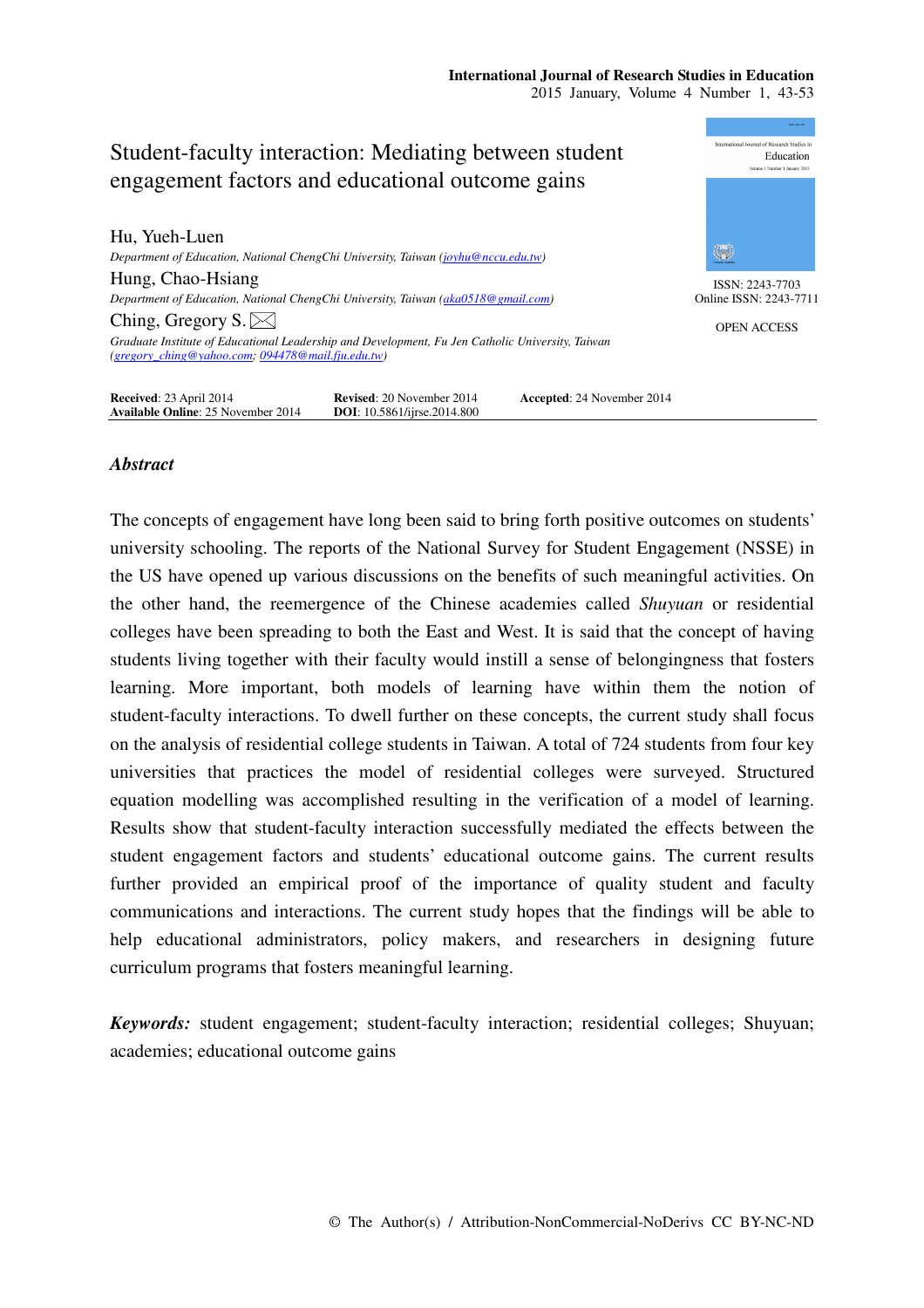# **Student-faculty interaction: Mediating between student engagement factors and educational outcome gains**

#### **1. Introduction**

During the turn of the 20th century, the concept of students' school engagement have become an important topic of discussion (Hu & Ching, 2012; Hu, Ching, & Chao, 2012). More important are the series of studies focusing on the National Survey of Student Engagement (NSSE) by Kuh and his associates (Kuh, 2001, 2003, 2009; Kuh, Cruce, Shoup, Kinzie, & Gonyea, 2008). These series of studies reported various findings brought about by five effective educational practices, such as: level of academic challenge, active and collaborative learning, student-faculty interaction, enriching educational experiences, and supportive campus environment. The totality of these experiences are said to outweigh the perceived benefits of which institution students attend (Kuh, 2009). This means that whether what school students are enrolled in, the quality of educational experiences matters the most.

The inherent ideas within student engagement are the purposeful activities that are geared towards a wide range of student outcomes, such as persistence, satisfaction, achievement, and academic success (Pascarella & Terenzini, 1991, 2005). Such notion of student engagement explains the various indications that even in within a challenged school district students are able perform better (Lawson & Lawson, 2013). To make it simpler, the idea behind student engagement is that the more students spend time engaging with a subject, the more they should be able to understand and learn from it. Hence, learning takes place. More important, when students are interacting more with their peers and faculty regarding their lessons, the more students are able to apply their learning.

Looking into the ideas within *Shuyuan*, Chinese academies or residential colleges, wherein students and faculty learns and lives together as a community (Hu, Hung, Ching, & Liao, 2013). This concept can be traced back to ancient Chinese history from the East, while the prototype colleges of the University of Oxford and Cambridge from the West. As early as during China's Tang Dynasty (AD 618-907), the concepts of *Shuyuan* started and proceed to become the dominant educational institution during the Song Dynasty (AD 960-1279); these institutions eventually played a significant role in shaping China's higher education (Min, 2004, p. 56). Within the *Shuyuan* model of education, freer discussion and debates are undertaken by the students and their mentors (Qiang, 2012, p. 453). More important, is the notion that a students are guided (or instructed) by one or more scholars (or mentors/faculty) (Hawkins, 2013, p. 59) Actually, there is since a revival of such practices in China's current higher education system (Wen, 2014).

In reality, the Chinese academies or *Shuyuan* is actually very similar to the early European concepts of residential colleges (Hayhoe, 1989). In that era, educational institutions are not just considered a place for teaching and learning, but are noted as a place where students and teachers lived and learn together (Ryan, 1993). In today's western higher education system, the concepts of *Shuyuan* or residential colleges can be found in the form of decentralized academic societies composed of faculty and student members (Duke, 1996). Similar to the Chinese models, residential colleges practices the concepts of having freshmen students residing with their seniors. These enriching educational experiences is found to be crucial in assisting the students' academic, social, or personal development (Durrani & Sohaib, 2009). In essence, the concept of *Shuyuan* as applied to the East, while residential colleges (or living-learning center, theme house, and residential learning community) of the West both promises a type of interaction amongst teachers and students that fosters educational development. It is hoped that the current study shall provide a more empirical point of view with regards to the actual effects of such interaction.

With the primary focus of understanding the role of student-faculty interaction with the residential model of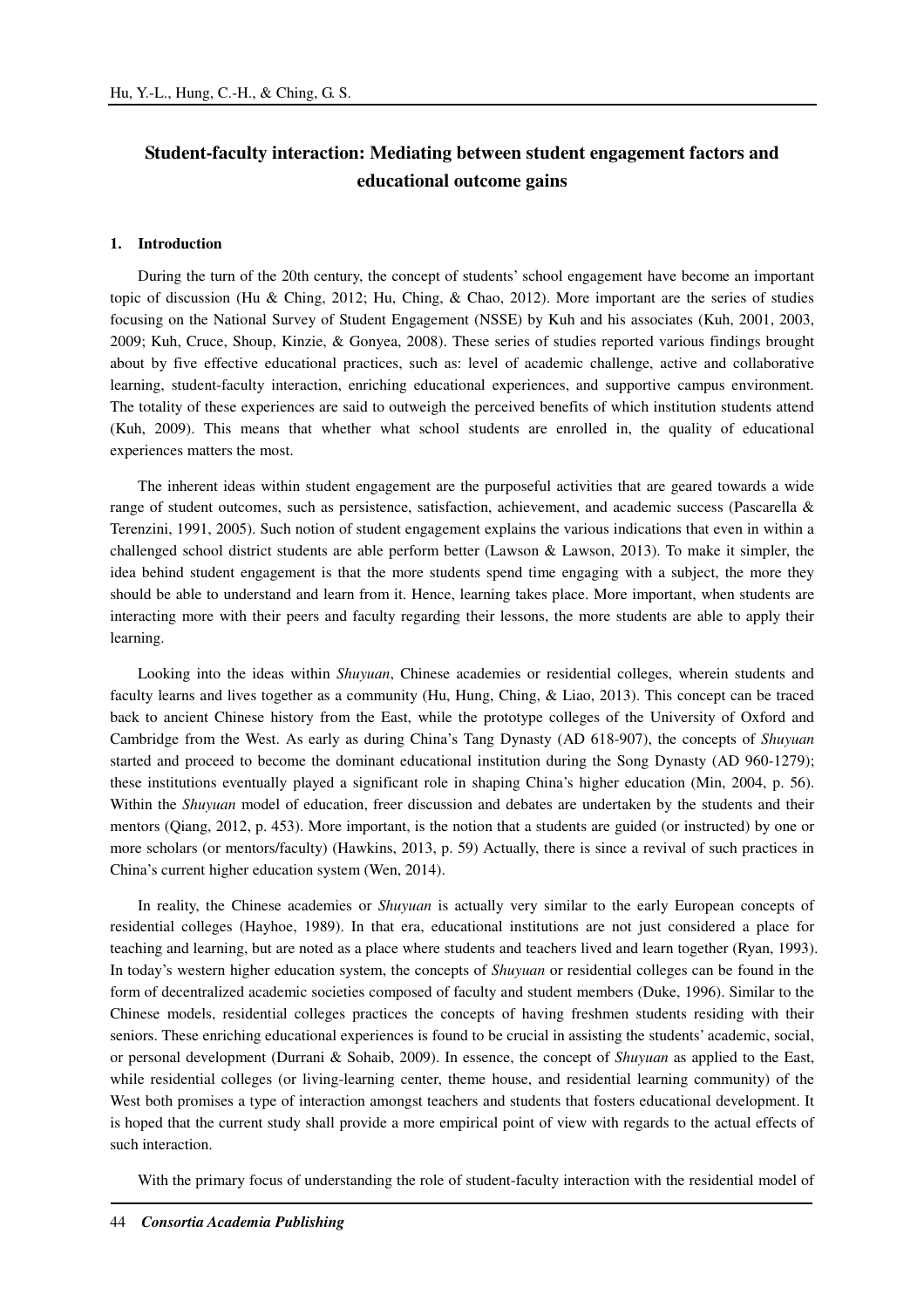learning; the following section of this paper shall focus on the literature review of the student-faculty interaction, while followed by the methodology section. Then after the statistical results and discussions together with its implications are given; while the concluding section provides some final concerns for future studies and researches.

#### **2. Student-faculty interaction**

Dunleavy and Milton (2009) mentioned that the change in the role of teachers (faculty); perhaps a newer role for teachers themselves, are quite crucial in fostering effective teaching and transforming the learning environments. This fact further strengthens the importance of faculty in the academic lives of students. Student-faculty interaction is actually the quality of communication between student and faculty (Kuh, 2001, 2009). Quite simple yet deep in its meaning and implications; Pascarella and Terenzini (1977) started to test the various types of student-faculty interactions. Among the six reasons why students interact with their faculty, namely: *to get basic information and advice about my academic program, to discuss matters related to my future career, to help resolve a disturbing personal problem, to discuss intellectual or course-related matters, to discuss a campus issue or problem,* and *to socialize informally* (Pascarella & Terenzini, 1977, p. 543), statistical analysis show that students *discussion with regards to intellectual or course-related matters* have the highest predictive power for students who will persists in their studies. Hence, as students interact academically with their faculty, learning happens.

The early findings of student-faculty interaction studies noted that the quality of engagement matters (Kuh & Hu, 2001). Endo and Harpel (1982) mentioned the importance of student-faculty interaction as reflected on students' intellectual and personal (including social) outcomes gains during college. There findings suggest that student-faculty interactions must not be limited to the formal academic advising. These interactions should also include the informal; friendly contacts that are more on a personal level (Endo & Harpel, 1982; Fusani, 1994; Lamport, 1993). In addition, these out-of-class contacts are said to be able to foster students' motivation (Jaasma & Koper, 1999). More important, informal student-faculty interactions are able to help students improved their overall attitudes toward the school, academic achievement, intellectual and personal development (Pascarella, 1980).

Some early studies also hinted the existence of gender differences within the student-faculty interaction that leads to different classroom performances (Cornelius, Gray, & Constantinople, 1990). More recent studies even further the findings of the differences within frequency of student-faculty interaction across students' race, gender, and social classes (Kim & Sax, 2009; Lundberg & Schreiner, 2004). Such findings are a bit alarming, since faculty should not differentiate the students because of their ethnicity or gender. As with the quality of student-faculty interaction matters, it would be fair that faculty should be able to provide equal amount of time to all of their students. In addition, some studies also mentioned that the provision of ample space (or location) wherein faculty are able to meet students and talk are also crucial in establishing quality student-faculty interaction (Zweigenhaft, 1976).

In a more recent study, it is proposed that faculty should take advantage of various social-network media to further the student-faculty interactions medium and opportunity (Li & Pitts, 2009). Laird and Kuh (2005) reported that information technology plays an important role in enhancing effective student–faculty interaction. A study actually reported that students nowadays preferred the digital format for student-faculty interaction (Li, Finley, Pitts, & Guo, 2011). In addition, the study suggests that the communication technology need not be very fancy (multi-media rich) even with just the use of email for communication is considered effective (which has been around for a very long time), as long as students are able to get an on-time reply, students are satisfied.

Cox and Orehovec (2007) found out that within the model of residential learning five distinct interactions are present, namely: *disengagement, incidental contact, functional interaction, personal interaction,* and *mentoring*. These findings suggest that almost all types of student-faculty interactions have a positive effect on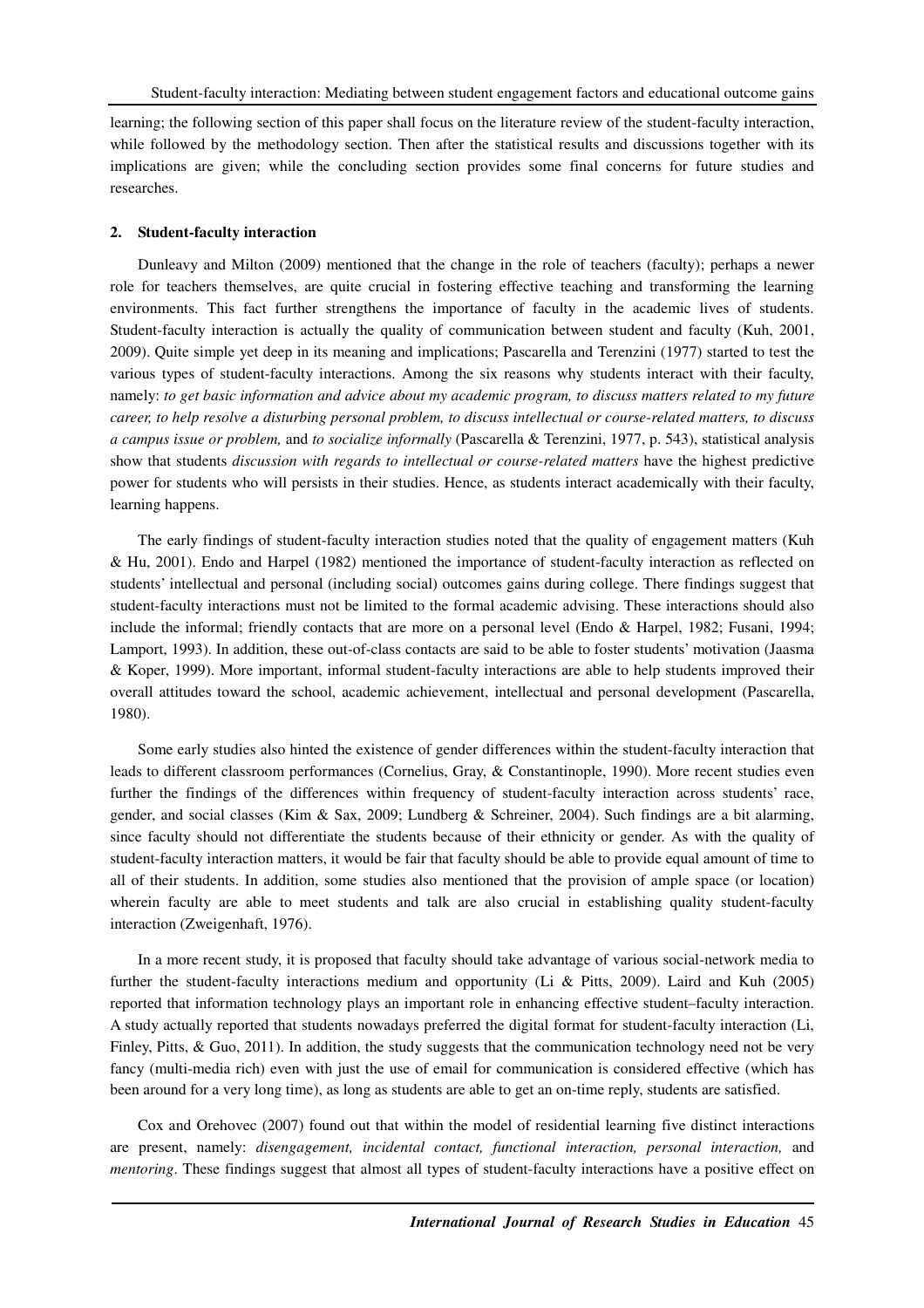# Hu, Y.-L., Hung, C.-H., & Ching, G. S.

students. Even the non-academic informal interactions between faculty and students are said to be able to provide meaningful results. Furthermore, Cotten and Wilson (2006) mentioned that there are three distinct issues with regards to student-faculty interactions, such as: *the frequency and nature of the interactions, the impact of academic and social interactions,* and *the lack of student cognition towards the institution*. Although their findings also noted that most students prefer not to interact with their faculty. Not to mention the even minimal contact with faculty outside the classroom. In reality, students are not aware that interactions have an overall positive impact on their academic studies (Cotten & Wilson, 2006).

In light of the aforementioned issues, it seems that students must at first be able to have an environment wherein student-faculty interactions are seen as a normal day to day activity. In addition, the quality and frequency of the interactions should also be maintained no matter what type of medium it may be, or whether it is in-class or out-class (informal). Therefore, the current study shall provide the findings of the experiences of residential colleges in Taiwan that practices the concepts of student-faculty interactions.

# **3. Methodology**

The current study uses the statistical method of structured equation modelling in testing the relational model of student-faculty interaction within the *Shuyuan* in Taiwan. Structured equation modelling is a highly used tool in testing relationships among the latent and observes variables (Schreiber, Stage, King, Nora, & Barlow, 2006). The framework of the study primarily builds on the construct of a dataset called the Taiwan's Higher Education Students Survey, wherein Hu et al. (2012) managed to develop a Taiwan Student Engagement Model. In addition, the current study also uses the construct of the NSSE (Kuh, 2001, 2009) selected and grouped together under the five educational benchmark practices and three educational outcome gains factors. Lastly, local contextual items that are unique with the *Shuyuan* model of learning are also included.

## *3.1 Hypothesis*

For the current study, it is hypothesized that the new model of learning in *Shuyuan* or residential colleges in Taiwan are mediated by the student-faculty interaction. Let us assume that student engagement factors as the latent independent variable, student-faculty interaction as the latent mediator and the educational outcome gains as dependent variables. Note that within the study *Shuyuan* and residential colleges are interchangeably used, however, pertains to the same concepts. Figure 1 shows the hypothesized mediated model for the residential college students in Taiwan. The initial hypotheses are as follows:

- **Hypothesis 1**. For residential college students, both student engagement and student-faculty interaction have significant positive effect on educational outcome gains.
- **►** Hypothesis 2. For residential college students, student-faculty interaction mediates the relationship between student engagement and educational outcome gains.

## *3.2 Participants*

The current study involved 724 undergraduate students enrolled in residential college from National Tsing Hua University (37.7%), Tung Hai University (20.5%), National Chung Cheng University (17.4%), and National Cheng Chi University (24.4%). The sample included 440 (60.8%) women and 284 (39.2%) men. Of the participants, 30.8% were freshmen, 26.1% were sophomores, 26.1% were juniors, and 17.0% were seniors. For the various background information of the four residential colleges used in the current study please read Hu et al. (2013) wherein a comparison of the various objectives and strategies of four key institutions are accomplished.

# *3.3 Measures*

*Student engagement* (SE) is used to describe what college students are doing. Four observed variables were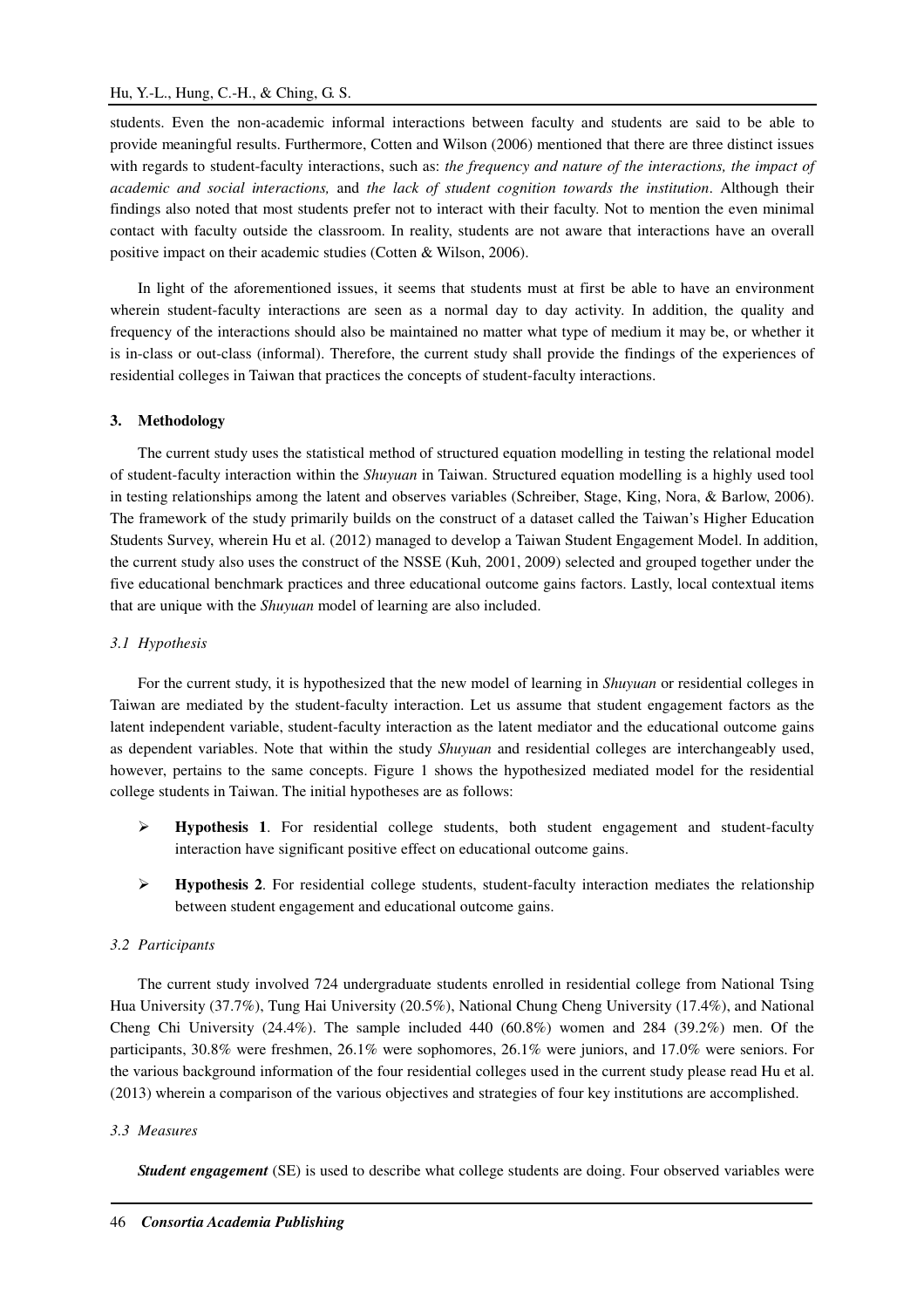used to measure the latent variable student engagement, including Active and collaborative Learning (ACL), Enriching Education Experiences (EEE), Cross Field Learning (CFL), and Citizenship. Within each observed variables, a subscale of 4 to 6 items were used. All of the items use a 7-point Likert scale ranging from 1 to 7. Four scales are reliable and valid, while the coefficient alpha ranging from .70~.89 and the explained variance ranging from  $51\%$ ~71%.

*Student-faculty interactions* (SFI) are the factors used to describe the quality of interactions between students and faculty. Five items were used to measure the latent variable student-faculty interaction, sample items are *teachers are able to provide written or oral feedbacks for my school works*. All of the items use a 7-point Likert scale ranging from 1 to 7. Reliability of the scale is computed to have a coefficient alpha of .86, while the explained variance is 78%.

*Educational outcome gains* (EOG) are the items use to describe what college students have learned. Four observed variables were used to measure the latent variable educational outcome gains, including General Education Gains (GEG), Practical Competence Gains (PCG), and Personal Social Gains (PSG). Each of the observed variables are composed of subscale with 3 to 6 items, all of the items use a 7-point Likert scale ranging from 1 to 7. Four scales are reliable and valid with the coefficient alpha ranging from .82~.90, and the explained variance ranging from  $52\%$ ~73%.



*Figure 1*. Hypothesized mediated model

#### *3.4 Data analysis*

The collected sample was then separated into two parts using random distribution as follows: 33% sample, *n*=241; 67% sample, *n*=483. 33% sample size was used in the measurement model (for the computation of the Confirmatory Factor Analysis, CFA), while the remaining 67% sample size was used in the structure model (path analysis and mediation test). Descriptive statistics and correlation estimated using the SPSS version 21, while the composite reliability (CR) and average variance extracted (AVE) were used to prove the reliability and validity of measurement model. Structure model was used to explain the relationship and effect among latent variables. Structure equation modeling was estimated using the maximum-likelihood method in the AMOS 20 program (Arbuckle, 2011).

#### **4. Results**

#### *4.1 Preliminary analyses*

Means, standard deviations (SD), and zero-order correlations for the 11 measured variables are shown in Table 1. Since the numbers of items are not equal in each of the variable, standard practice is to show the mean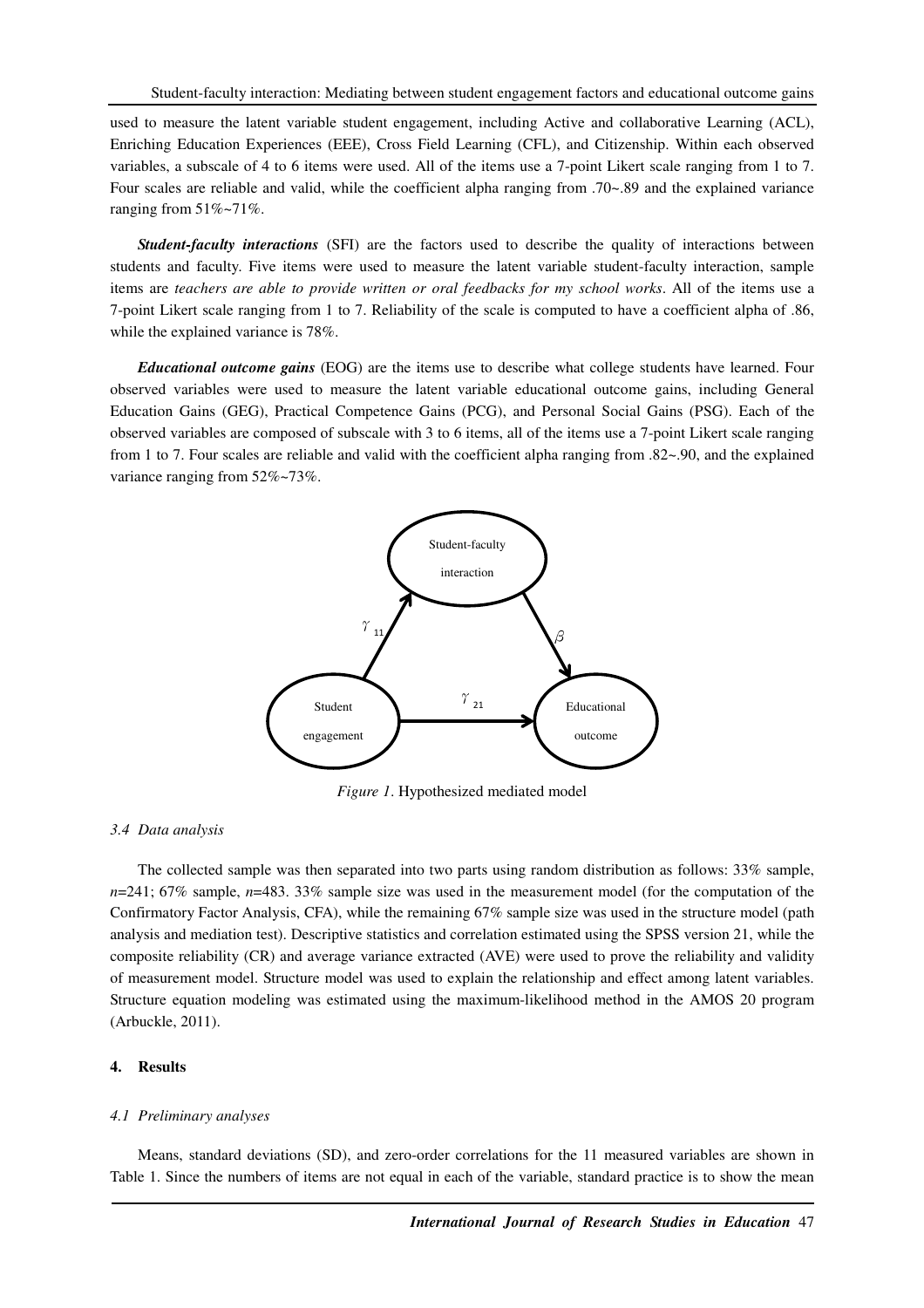### Hu, Y.-L., Hung, C.-H., & Ching, G. S.

values instead. Table 1 shows that all of the means of observed variables ranging from 3.67~5.18, while SD ranging from 1.00~1.73. In addition, the multivariate normality test was accomplished to test whether the data met the assumptions for normality underlying the maximum-likelihood procedure used to test the models. The results of the multivariate normality test indicated that the data are within the normal range, while multivariate kurtosis of < 3. Therefore, maximum-likelihood method is appropriate.

#### **Table 1**

*Means, standard deviations, and zero-order correlations matrix (N=724)* 

| Variables        | Mean | <b>SD</b> | 1   | 2   | 3   | 4   | 5   | 6   | 7   | 8   | 9   | 10  | 11  | 12 |
|------------------|------|-----------|-----|-----|-----|-----|-----|-----|-----|-----|-----|-----|-----|----|
| <b>ACL</b>       | 5.00 | 1.13      | 1   |     |     |     |     |     |     |     |     |     |     |    |
| <b>EEE</b>       | 4.81 | 1.00      | .62 | 1   |     |     |     |     |     |     |     |     |     |    |
| <b>CFL</b>       | 5.11 | 1.13      | .58 | .58 | 1   |     |     |     |     |     |     |     |     |    |
| Citizenship      | 3.67 | 1.40      | .47 | .58 | .49 | 1   |     |     |     |     |     |     |     |    |
| SFI <sub>1</sub> | 4.15 | 1.73      | .28 | .28 | .20 | .23 | 1   |     |     |     |     |     |     |    |
| $SFL_2$          | 4.81 | 1.52      | .39 | .34 | .31 | .23 | .67 | 1   |     |     |     |     |     |    |
| $SFI_3$          | 4.51 | 1.56      | .33 | .31 | .26 | .23 | .54 | .64 | 1   |     |     |     |     |    |
| $SFI_4$          | 4.82 | 1.54      | .34 | .31 | .31 | .20 | .51 | .56 | .62 | 1   |     |     |     |    |
| SFI <sub>5</sub> | 4.75 | 1.67      | .37 | .29 | .31 | .24 | .57 | .64 | .67 | .64 | 1   |     |     |    |
| <b>GEG</b>       | 4.68 | 1.08      | .41 | .49 | .41 | .37 | .38 | .48 | .51 | .48 | .52 | 1   |     |    |
| <b>PCG</b>       | 4.21 | 1.02      | .37 | .42 | .35 | .31 | .45 | .46 | .48 | .47 | .47 | .77 |     |    |
| <b>PSG</b>       | 5.18 | 1.10      | .42 | .44 | .44 | .31 | .35 | .49 | .52 | .50 | .51 | .85 | .70 | 1  |

*Note*. All values of correlation are significant  $(p < .001)$ 

## *4.2 Measurement model*

Before a structural model is tested, Anderson and Gerbing (1988) proposed the use of a CFA to examine whether the measurement model provides an acceptable fit to the data. Once an acceptable measurement model is developed, the structural model can be tested. As suggested by Tucker and Lewis (1973) and Byrne (2001) five fit indices were used to assess goodness of fit for the model. Table 2 shows the results of the model fit values. Such as: the goodness of fit index (GFI; values > 0.90 which indicate good fit), the comparative fit index (CFI; values > 0.90 which indicate good fit), the Tucker-Lewis Index (TLI; values > 0.90 which indicate good fit), the non-normed fit index (NFI; values > 0.90 which indicate good fit), and the root-mean-square error of approximation (RMSEA; values < 0.08 which indicate good fit).

#### **Table 2**

| Model Fit Indices |                   |                  |          |
|-------------------|-------------------|------------------|----------|
| Indices           | Measurement model | Structural model | Criteria |
| N                 | 241               | 483              |          |
| $\chi^2$          | 92.62             | 178.07           |          |
| df                | 51                | 51               |          |
| <b>GFI</b>        | .94               | .95              | > 90     |
| <b>CFI</b>        | .96               | .97              | > 0.90   |
| <b>TLI</b>        | .95               | .96              | > 0.90   |
| <b>NFI</b>        | .95               | .96              | > 0.90   |
| <b>RMSEA</b>      | .071              | .068             | < .08    |

For the test of the measurement model resulted in a relatively good fit to the data with  $\chi^2$  = 115.03, df = 41, GFI = .94, CFI = .96, TLI = .95, NFI = .95, and RMSEA = .071; while all of the standardized loadings of the measured variables on the latent variables were greater than .66 and statistically significant at *p* < .001 (please see Table 3). CR of the latent variables ranging from .84~.94, while the AVE ranging from .56~.84, both CR and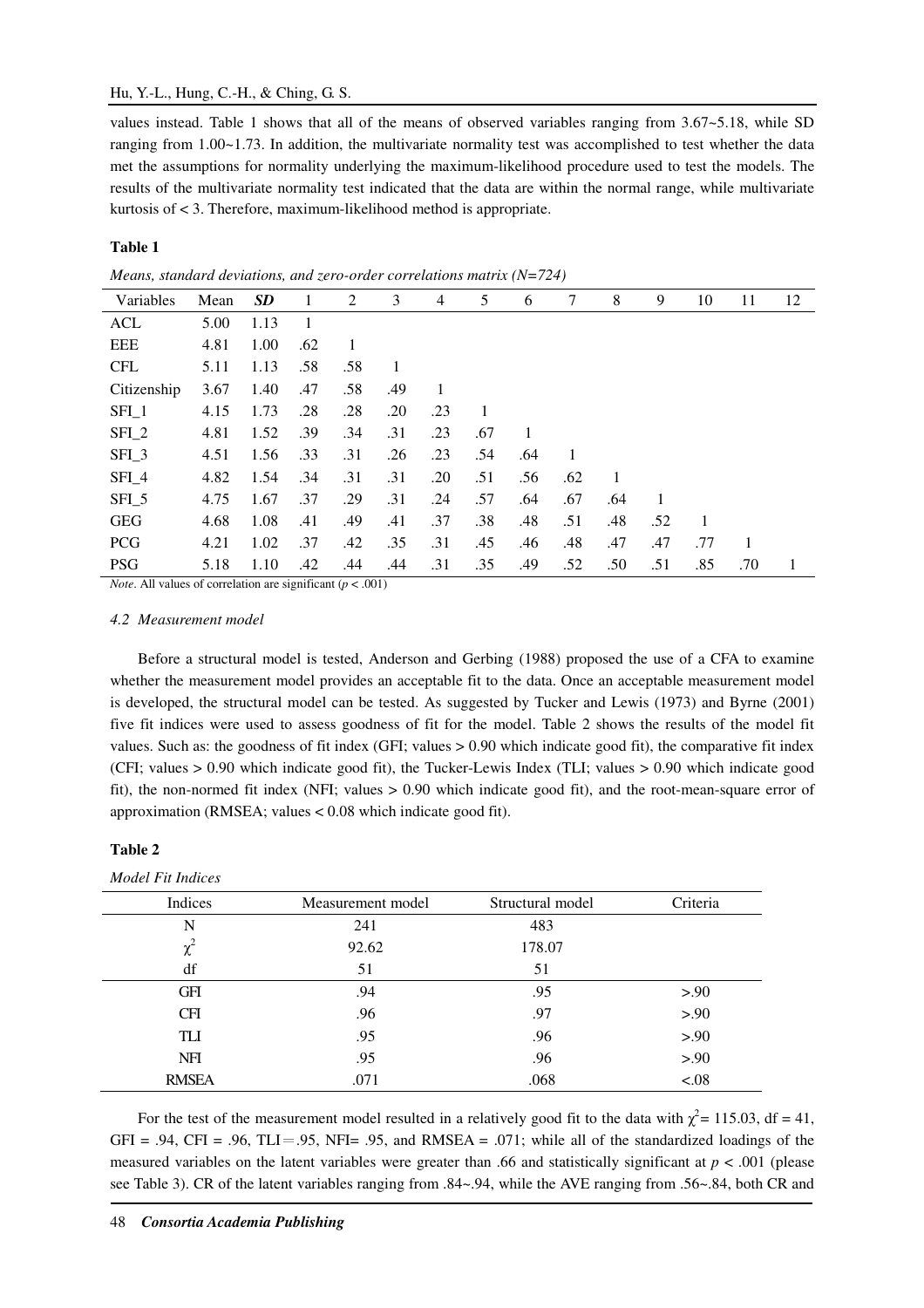AVE values are within the standard accepted value (Fornell & Larcker, 1981; Hair, Anderson, Tatham, & Black, 1998; Hair, Black, Babin, Anderson, & Tatham, 2005; Hair, Black, Babin, & Anderson, 2010). Therefore, all of the latent variables appear to have been adequately operationalized by their respective indicators. In addition, correlations among the independent latent variables, the mediator latent variable, and the dependent latent variables were all statistically significant with  $p < .001$  (see Table 4).

#### **Table 3**

*Factor loadings for the measurement model (33% sample, n = 241)* 

| Factor/Item                              | Standardized factor loading | error | t     | AVE | CR  |
|------------------------------------------|-----------------------------|-------|-------|-----|-----|
| <b>Student engagement (SE)</b>           |                             |       |       | .56 | .84 |
| ACL                                      | .77                         |       |       |     |     |
| <b>EEE</b>                               | .83                         | 0.05  | 18.29 |     |     |
| <b>CFL</b>                               | .73                         | 0.06  | 16.35 |     |     |
| Citizenship                              | .66                         | 0.07  | 14.79 |     |     |
| <b>Student-faculty interaction (SFI)</b> |                             |       |       |     |     |
| $SFI_1$                                  | .72                         |       |       | .62 | .89 |
| $SFI_2$                                  | .80                         | 0.06  | 17.45 |     |     |
| $SFL_3$                                  | .81                         | 0.06  | 17.56 |     |     |
| $SFI_4$                                  | .77                         | 0.06  | 16.77 |     |     |
| $SFI_5$                                  | .82                         | 0.06  | 17.88 |     |     |
| Educational outcome gains (EOG)          |                             |       |       |     |     |
| <b>GEG</b>                               | .95                         |       |       | .84 | .94 |
| <b>PCG</b>                               | .91                         | 0.03  | 26.56 |     |     |
| <b>PSG</b>                               | .89                         | 0.03  | 32.72 |     |     |

*Note*. All standardized factor loading are significant ( $p < .001$ )

#### **Table 4**

| Correlations matrix for the measurement model (33% sample, $n = 241$ ) |  |
|------------------------------------------------------------------------|--|
|                                                                        |  |

| Latent Variables                                          |     |    |  |
|-----------------------------------------------------------|-----|----|--|
| 1. Student engagement(SE)                                 |     |    |  |
| 2. Student-faculty interaction (SFI)                      | .50 |    |  |
| 3. Educational outcome gains (EOG)                        | .69 | იი |  |
| $\cdot$ $\sim$<br>$\sim$ 001)<br>$\mathbf{1}$<br>$\cdots$ |     |    |  |

*Note*. All values of correlation are significant (*p* < .001)

#### *4.3 Structural model for testing mediated effects*

Taking the factor student engagement as the latent IV, student-faculty interaction as the latent mediator, and the educational outcome gains as the dependent variables; the results showed a good fit for the model with  $\chi^2$  $=178.07$ , df = 51, GFI = .95, CFI = .97, TLI = .96, NFI = .96, RMSEA = .068, while all the effect size of structural paths were computed to be of medium ( $\gamma_{11} = .50$ ,  $\beta_1 = .48$ ,  $\gamma_{21} = .37$ ) and are significant with the significant value  $p < .001$  (see Table 5).

#### **Table 5**

*Bootstrap analysis of structural model (67% sample, n = 483)* 

|          | Direct effect |          |                         | Indirect effect | Total effect                          |             |  |
|----------|---------------|----------|-------------------------|-----------------|---------------------------------------|-------------|--|
| $v_{11}$ |               | $v_{21}$ | $\gamma_{11} * \beta_1$ | 95% CI          | $\gamma_{21} + \gamma_{11} * \beta_1$ | 95% CI      |  |
| $.50***$ | 48***         | $27***$  | .24                     | $.18 \sim .30$  |                                       | $.53 - .69$ |  |

*Note*. \*\*\* *p* < .001

MacKinnon, Lockwood, Hoffmann, West, and Sheets (2002) uses various approaches in examining the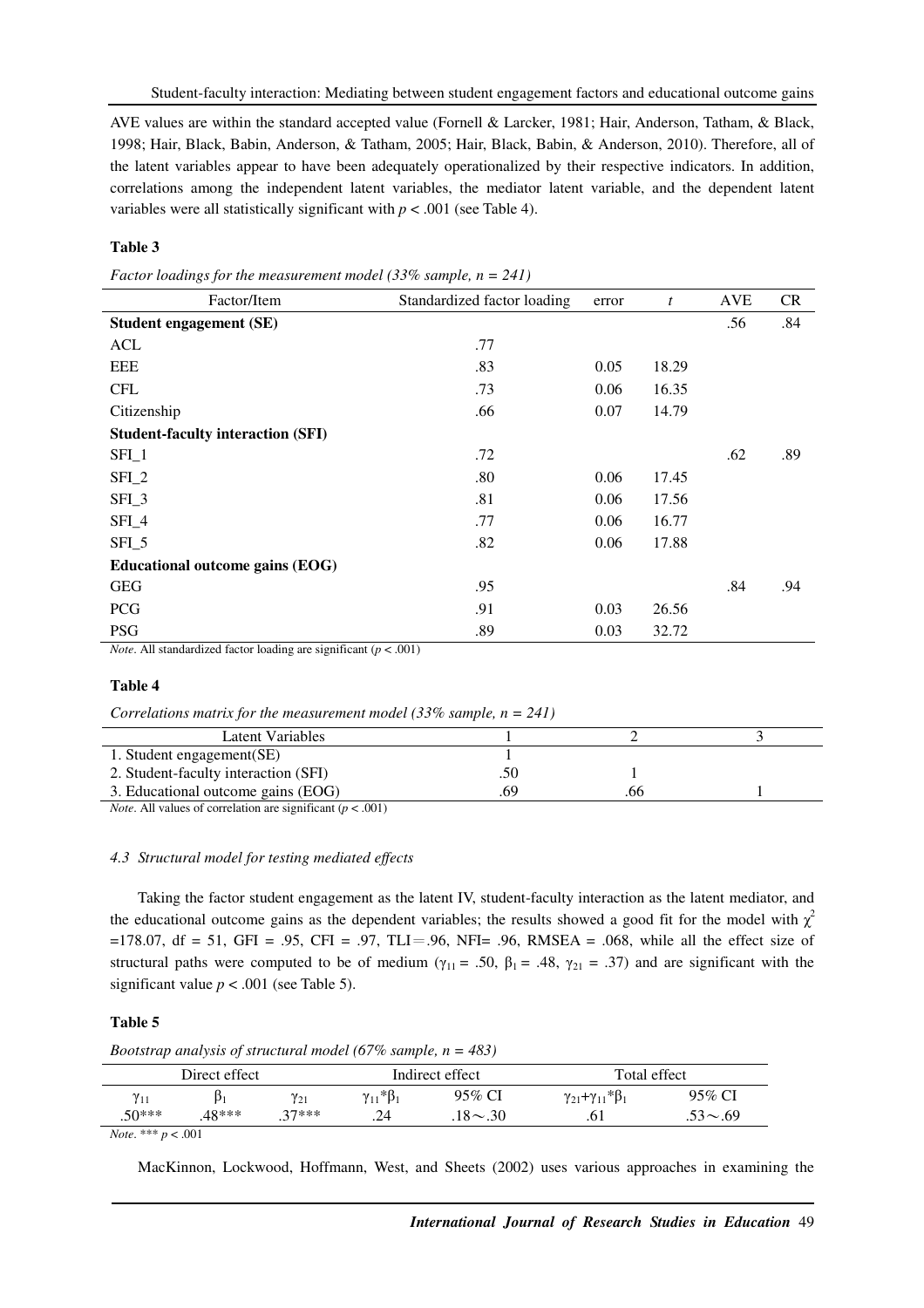### Hu, Y.-L., Hung, C.-H., & Ching, G. S.

mediation for consideration of Type I errors and statistical power. They found that the most often used strategy is the one used by Baron and Kenny (1986) which has the least power for both  $\gamma_{11}$  and  $\beta_1$  to be significant. In addition, many studies also uses the approach that relies on the Sobel test (1982) to examine the significance of the mediation effect ( $\gamma_{11}*\beta_1$  have to be significant). However, if there are evidences that the distribution of mediation effect is not normal; Sobel test, which assumes a normal distribution when examining the mediation effect, is not appropriate (MacKinnon & Dwyer, 1993). Therefore, it suggested that the use of the bootstrap method can be a better way to examine mediation (Shrout & Bolger, 2002). Bootstrap method acquires 95% of the confidence intervals (CI) for the indirect effect by resampling procedure. Based on central limit theorem, bootstrap method is robust even when the distribution of mediation effect is not normal. Using Shrout and Bolger (2002) suggested value, if 95% of the CI is used for the estimates of the indirect effects based on 5000 indirect effect estimates; which does not include zero, then it can be concluded that the indirect effect is statistically significant at the .05 level. Therefore, after the structural models were examined through the AMOS 20 program, the bootstrap procedure was used to test whether or not the indirect effects are statistically significant.



Wherein:

M1: My teacher guides/assists me in accomplishing my school related tasks

M2 : My teachers provide me with written or oral feedbacks for my school works

M3 : My teachers give suggestions regarding my future career

M4: When I have difficulty with my lessons, I know where to look for resources and/or ask for assistance

M5: Besides academic related issues, my teachers also show concern toward other extracurricular activities

X1: Active and collaborative Learning (ACL)

X2: Enriching Education Experiences (EEE)

X3: Cross Field Learning (CFL)

X4: Citizenship

Y1: General Education Gains (GEG)

Y2: Practical Competence Gains (PCG)

Y3: Personal Social Gains (PSG)

*Figure 2*. Structural model

Mediation effect is also referred to as the indirect effect ( $\gamma$ 11\*β1), which is .4; while the 95% CI for the estimates of the indirect effects ranging from .18~.30 does not include zero. Therefore, it can be concluded that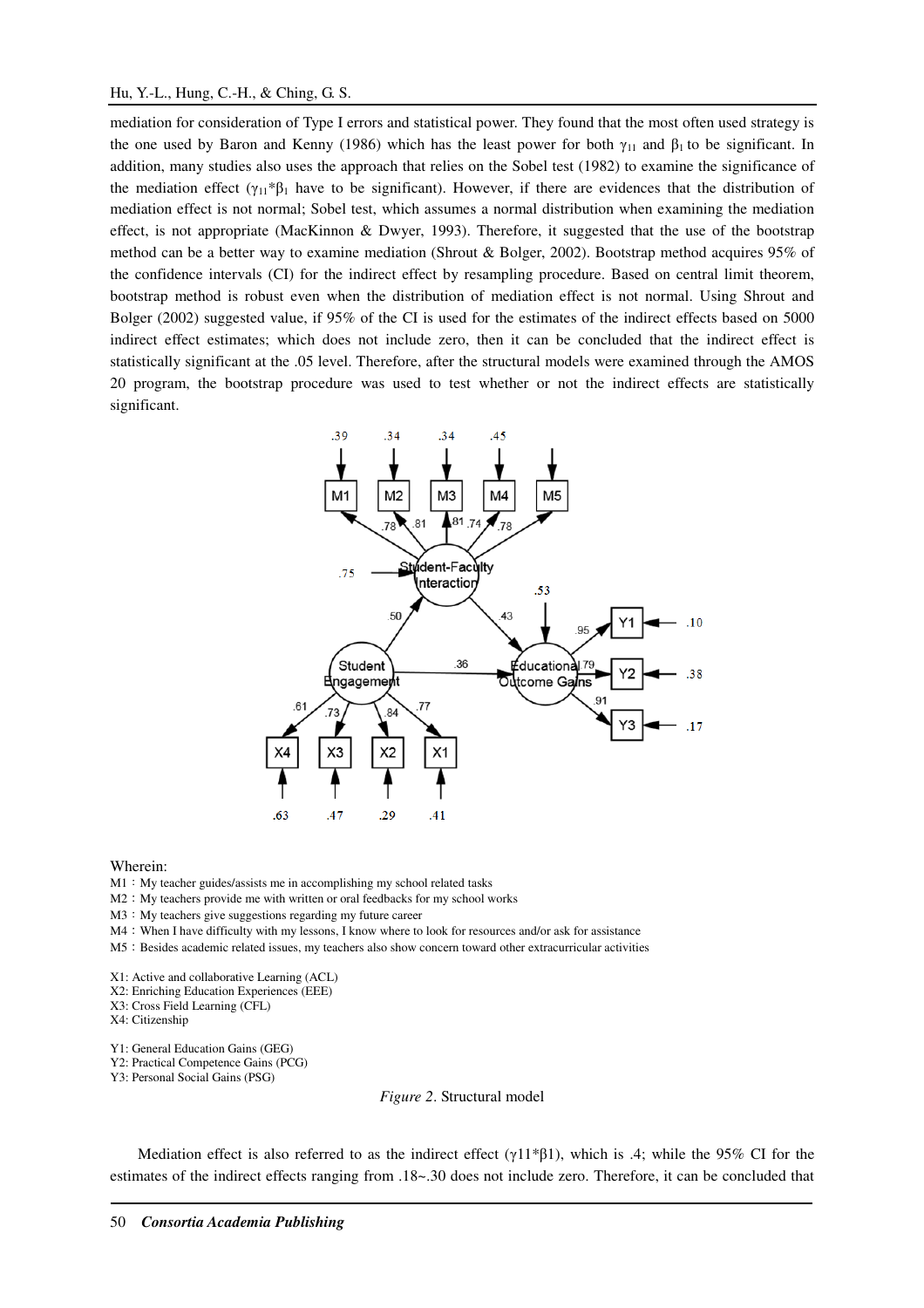the indirect effect is statistically significant at the .05 level. For residential college students, student-faculty interaction plays a role as mediator between student engagement and educational outcome gains. Wherein the total effect is the summation of direct effect and indirect effect ( $\gamma$ 21 +  $\gamma$ 11\*β1), the total effect is computed to be .61, while the 95% CI for total effects ranging from .53~.69 does not include zero. Hence, the total effect is statistically significant at the .05 level. In sum, the results of the structure model (see Figure 2) shows that the theory model can explain the educational outcome gains for *Shuyuan* or residential college students in Taiwan. Therefore, both of the proposed hypotheses are supported. In addition, according to Baron and Kenny (1986) if the direct effect is still significant, the model is considered a partial mediation, wherein there may be other effective mediator that can be taken into consideration in the future.

#### **5. Conclusion**

The current study uses the statistical method of structured equation modelling in providing an empirical explanation between the relationship of student engagement factors, student-faculty interaction, and educational outcome gains. As the study shows that the student-faculty interaction acts as a mediator between student engagement and educational outcome gains; denoting that the quality of interaction between faculty and students as instrumental for students' improvement. Such results imply that schools should create an atmosphere of positive and healthy student-faculty interactions. Even though that educational institution provide opportunities for active and collaborative learning and enriching education experiences, these engagement are enhanced with the help of student-faculty engagements.

As for the uniqueness of *Shuyuan* model of learning in Taiwan, it is noted that among the different colleges (4 residential colleges used in this study), key developmental focus of engagement are not that similar (Hu, Ching, & Hung, 2015). However, the core method used is still the same, which is student-faculty interaction. Further studies can be made with the graduates of these academies, as the notion of student engagement is said to persists, comparison between the normal (traditional) educational systems' graduates should shed light in better understanding the effectiveness of *Shuyuan* and student-faculty interaction.

**NOTE**: This work is supported by the *Taiwan National Science Council Project* 101-2410-H-004-168-MY2

### **6. References**

- Anderson, J. C., & Gerbing, D. W. (1988). Structural equation modeling in practice: A review and recommended two-step approach. *Psychological Bulletin, 103*(3), 411-423. http://dx.doi.org/10.1037/0033-2909.103.3.411
- Arbuckle, J. L. (2011). *IBM SPSS Amos 2.0 user's guide*. Armonk, NY: IBM.
- Baron, R. M., & Kenny, D. A. (1986). The moderator-mediator variable distinction in social psychological research: Conceptual, strategic, and statistical considerations. *Journal of Personality and Social Psychology, 51*(6), 1173-1182. http://dx.doi.org/10.1037/0022-3514.51.6.1173
- Byrne, B. M. (2001). *Structural equation modeling with AMOS: Basic concepts, applications, and programming*. New York, NY: Taylor and Francis Group.
- Cornelius, R. R., Gray, J. M., & Constantinople, A. P. (1990). Student-faculty interaction in the college classroom. *Journal of Research & Development in Education, 23*(4), 189-190.
- Cotten, S. R., & Wilson, B. (2006). Student-faculty interactions: Dynamics and determinants. *Higher Education, 51*(4), 487-519. http://dx.doi.org/10.1007/s10734-004-1705-4
- Cox, B. E., & Orehovec, E. (2007). Faculty-student interaction outside the classroom: A typology from a residential college. *The Review of Higher Education 30*(4), 343-362. http://dx.doi.org/10.1353/rhe.2007.0033
- Duke, A. (1996). *Importing Oxbridge: English residential colleges and American universities*. New Haven: Yale University Press.
- Dunleavy, J., & Milton, P. (2009). *What did you do in school today? Exploring the concept of student engagement and its implications for teaching and learning in Canada*. Toronto: Canadian Education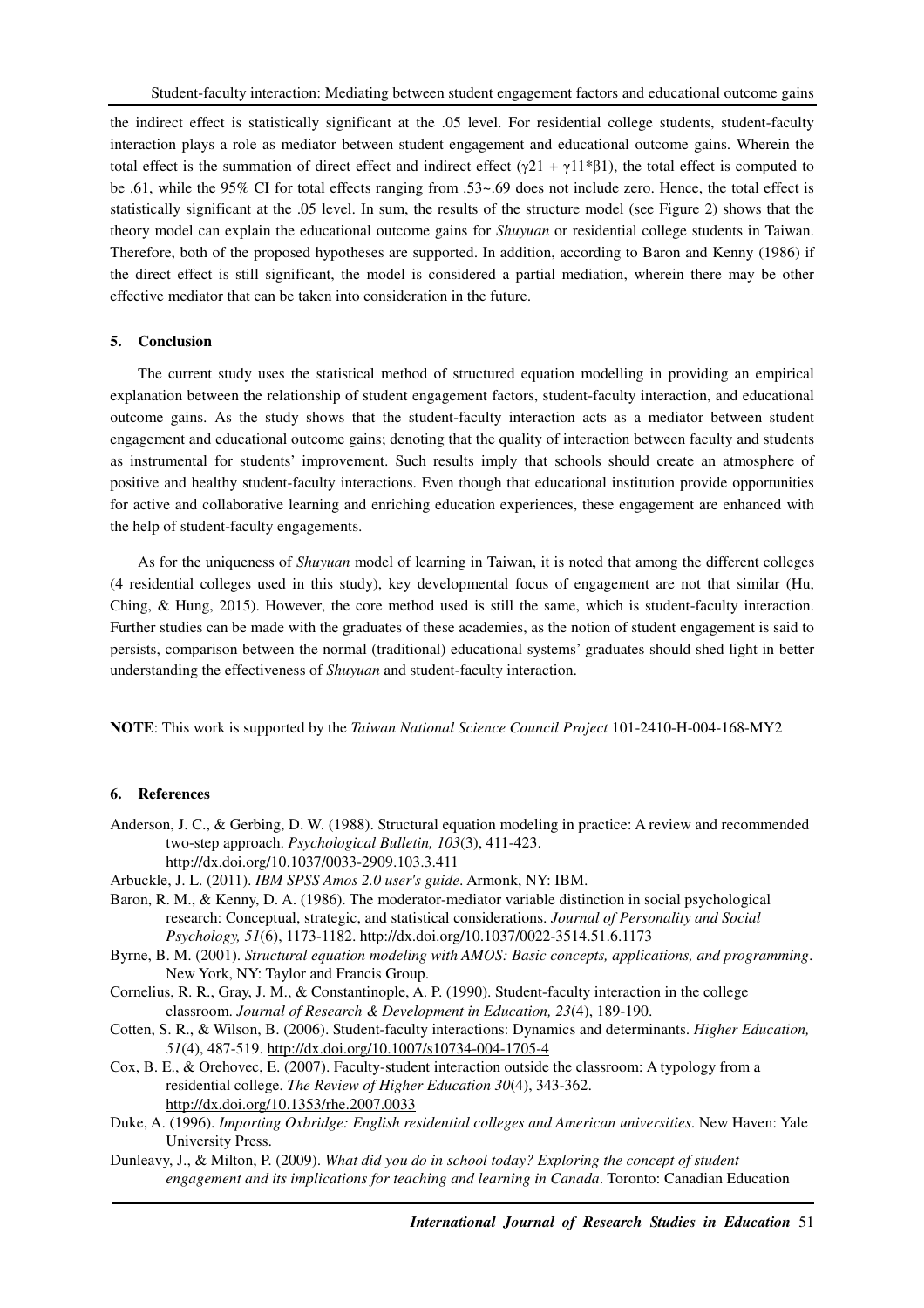Association.

- Durrani, M., & Sohaib, K. (2009). Bringing the residential college model to LUMS. Retrieved from http://web.lums.edu.pk/~sohaib/docs/ResidentialCollegeWhitePaper.Short.pdf
- Endo, J. J., & Harpel, R. L. (1982). The effect of student-faculty interaction on students' educational outcomes. *Research in Higher Education, 16*(2), 115-138. http://dx.doi.org/10.1007/BF00973505
- Fornell, C., & Larcker, D. (1981). Structural equation models with unobservable variables and measurement error. *Journal of Marketing Research, 18*(1), 39-50. http://dx.doi.org/10.2307/3151312
- Fusani, D. S. (1994). "Extra-class" communication: Frequency, immediacy, self-disclosure, and satisfaction in student-faculty interaction outside the classroom. *Journal of Applied Communication Research, 22*(3), 232-255. http://dx.doi.org/10.1080/00909889409365400
- Hair, J. F., Jr., Anderson, R. E., Tatham, R. L., & Black, W. C. (1998). *Multivariate data analysis*. Englewood Cliffs, NJ: Prentice-Hall.
- Hair, J. F., Jr., Black, B., Babin, B. J., Anderson, R. E., & Tatham, R. L. (2005). *Multivariate data analysis* (6th ed.). Upper Saddle River, New Jersey: Prentice Hall.
- Hair, J. F., Jr., Black, W. C., Babin, B. J., & Anderson, R. E. (2010). *Multivariate data analysis: A global perspective*. Upper Saddle, NJ: Pearson.
- Hawkins, J. N. (2013). East-west? Tradition and the development of hybrid higher education in Asia. In D. Neubauer, J. C. Shin & J. N. Hawkins (Eds.), *Dynamics of higher education development in East-Asia: Western dominance, Asian cultural heritage, economic development, and globalization* (pp. 51-67). New York: Palgrave Macmillan. http://dx.doi.org/10.1057/9781137347374.0009
- Hayhoe, R. (1989). China's universities and western university models. In P. G. Altbach & V. Selvaratnam (Eds.), *From dependence to autonomy: The development of Asian universities* (pp. 25-61). Dordrecht, Netherlands: Kluwer Academic. http://dx.doi.org/10.1007/978-94-009-2563-2\_2
- Hu, Y.-L., & Ching, G. S. (2012). Factors affecting student engagement: An analysis on how and why students learn. In *2012 Conference on creative education* (pp. 989-992). Irvine, CA: Scientific Research Publishing.
- Hu, Y.-L., Ching, G. S., & Chao, P.-C. (2012). Taiwan student engagement model: Conceptual framework and overview of psychometric properties. *International Journal of Research Studies in Education, 1*(1), 69-90. http://dx.doi.org/10.5861/ijrse.2012.v1i1.19
- Hu, Y.-L., Ching, G. S., & Hung, C.-H. (2015). Comparison of concepts within the residential colleges in Taiwan. *International Journal of Information and Education Technology, 5*(12), 936-940. http://dx.doi.org/10.7763/IJIET.2015.V5.641
- Hu, Y.-L., Hung, G.-C., Ching, G. S., & Liao, C.-F. (2013). Reviving the concept of residential college in Taiwan: An introductory study. In *International proceedings of economics development and research* (Vol. 64, pp. 12-16). Singapore: IACSIT Press.
- Jaasma, M. A., & Koper, R. J. (1999). The relationship of student-faculty out-of-class communication to instructor immediacy and trust and to student motivation. *Communication Education, 48*(1), 41-47. http://dx.doi.org/10.1080/03634529909379151
- Kim, Y. K., & Sax, L. J. (2009). Student-faculty interaction in research universities: Differences by student gender, race, social class, and first-generation status. *Research in Higher Education, 50*(5), 437-459. http://dx.doi.org/10.1007/s11162-009-9127-x
- Kuh, G. D. (2001). *The national survey of student engagement: Conceptual framework and overview of psychometric properties*. Bloomington, IN: Indiana University Center for Postsecondary Research and Planning.
- Kuh, G. D. (2003). What we're learning about student engagement from NSSE. *Change, 35*(2), 24-32. http://dx.doi.org/10.1080/00091380309604090
- Kuh, G. D. (2009). The national survey of student engagement: Conceptual and empirical foundations. *New Directions for Institutional Research, 141*, 5-21. http://dx.doi.org/10.1002/ir.283
- Kuh, G. D., Cruce, T., Shoup, R., Kinzie, J., & Gonyea, R. (2008). Unmasking the effects of student engagement on first-year college grades and persistence. *The Journal of Higher Education, 79*(5), 540-563. http://dx.doi.org/10.1353/jhe.0.0019
- Kuh, G. D., & Hu, S. (2001). The effects of student-faculty interaction in the 1990s. *The Review of Higher Education 24*(3), 309-332. http://dx.doi.org/10.1353/rhe.2001.0005
- Laird, T. F. N., & Kuh, G. D. (2005). Student experiences with information technology and their relationship to other aspects of student engagement. *Research in Higher Education, 46*(2), 211-233. http://dx.doi.org/10.1007/s11162-004-1600-y
- Lamport, M. A. (1993). Student-faculty informal interaction and the effect on college student outcomes: A review of the literature. *Adolescence, 28*(112), 971-990.